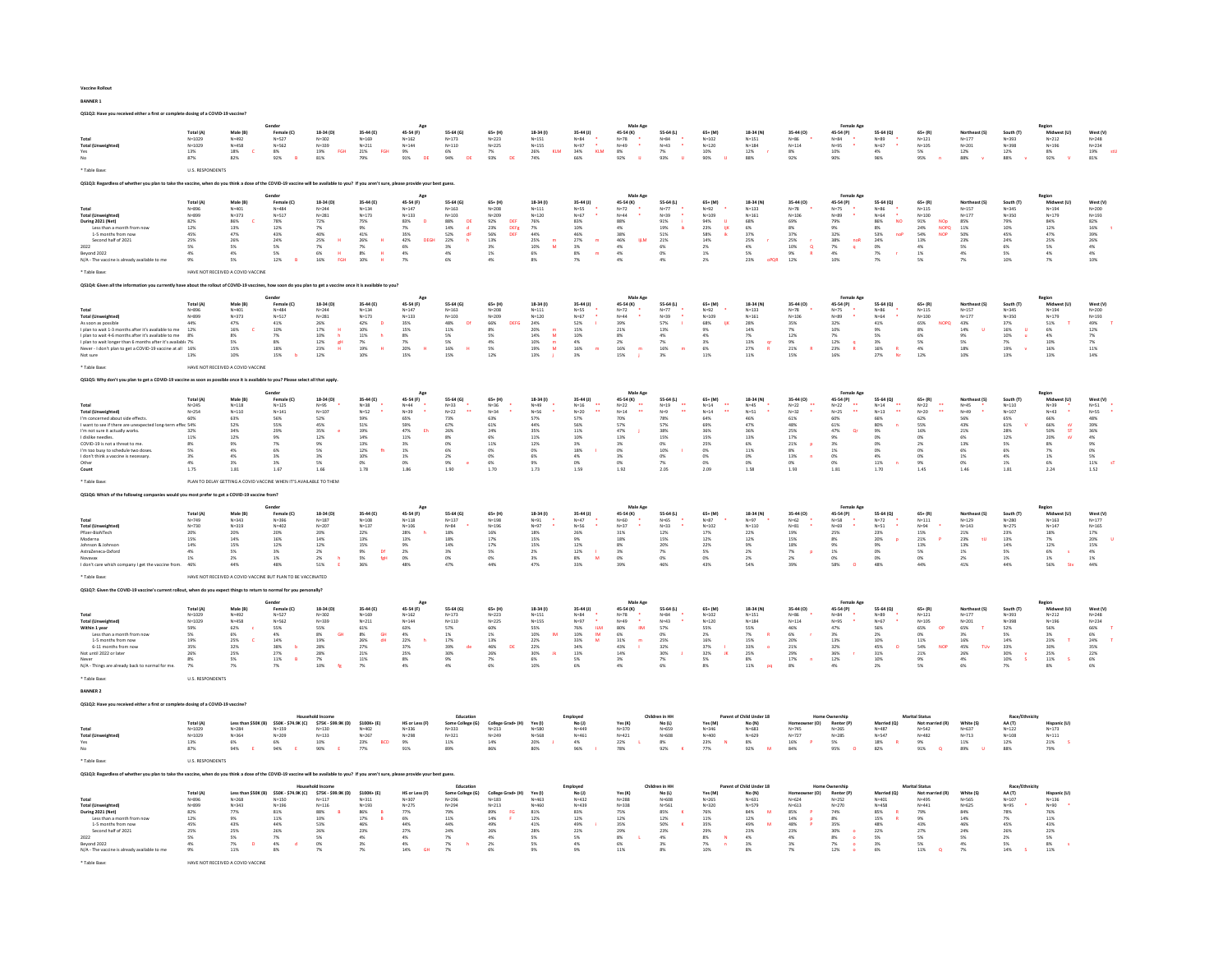| QS1Q4: Given all the info<br>ation you currently have about the rollout of COVID-19 vaccines, how soon do you plan to get a vaccine once it is available to you                          |                         |                                                                   |                                                      |                                                                        |                                   |                             |                               |                                  |                        |                         |                       |                         |                                             |                          |                        |                         |                          |                              |                        |                              |                                       |
|------------------------------------------------------------------------------------------------------------------------------------------------------------------------------------------|-------------------------|-------------------------------------------------------------------|------------------------------------------------------|------------------------------------------------------------------------|-----------------------------------|-----------------------------|-------------------------------|----------------------------------|------------------------|-------------------------|-----------------------|-------------------------|---------------------------------------------|--------------------------|------------------------|-------------------------|--------------------------|------------------------------|------------------------|------------------------------|---------------------------------------|
|                                                                                                                                                                                          |                         |                                                                   |                                                      | Household Income                                                       |                                   |                             | Education                     |                                  |                        |                         |                       | Children in HH          |                                             | Parent of Child Under 18 |                        | Home Ownershi           |                          | <b>Marital Statu</b>         |                        | <b>Race/Ethnicit</b>         |                                       |
| Total                                                                                                                                                                                    | Total (A)<br>$N = 896$  | $N = 268$                                                         | Less than \$50K (B) \$50K - \$74.9K (C)<br>$N = 150$ | \$75K - \$99.9K (D)<br>$N = 117$                                       | \$100K+ (E)<br>$N = 311$          | HS or Less (F)<br>$N = 307$ | Some College (G)<br>$N = 296$ | College Grad+ (H)<br>$N = 183$   | Yes (I)<br>$N = 463$   | $No$ $(1)$<br>$N = 432$ | Yes (K)<br>$N = 288$  | $No$ $(1)$<br>$N = 608$ | Yes (M)<br>$N = 265$                        | No (N)<br>$N = 631$      | r(n)<br>$N = 624$      | Renter (P)<br>$N = 252$ | Married (O)<br>$N = 401$ | Not married (R)<br>$N = 495$ | White (S)<br>$N = 565$ | AA (T)<br>$N = 107$          | <b>Hispanic (U)</b><br>$N = 136$      |
| <b>Total (Unweighted)</b>                                                                                                                                                                | $N = 899$               | $N = 343$                                                         | $N = 196$                                            | $N = 116$                                                              | $N = 193$                         | $N = 275$                   | $N = 294$                     | $N = 213$                        | $N = 460$              | $N = 439$               | $N = 338$             | $N = 561$               | $N = 320$                                   | $N = 579$                | $N = 613$              | $N = 270$               | $N = 458$                | $N = 441$                    | $N = 625$              | $N = 95$                     | $N = 90$                              |
| As soon as possible                                                                                                                                                                      | 44%                     | $31\%$                                                            | $51\%$                                               | 42%                                                                    | 55%<br>Bd                         | 30%                         | 43%                           | 53%<br>Fg.                       | 41%                    | 46%                     | 36%                   | 47%                     | 34%                                         | 48%<br>M                 | $49\%$                 | 30%                     | 53%                      | 36%                          | 50%<br>TU.             | 22%                          | 36%                                   |
| I plan to wait 1-3 months after it's available to me<br>I plan to wait 4-6 months after it's available to me                                                                             | 12%<br>8%               | 12%<br>$9\%$                                                      | 13%<br>$9\%$                                         | 12%<br>11%                                                             | 14%<br>6%                         | 13%<br>$8\%$                | 12%<br>7%                     | $11\%$<br>$11\%$                 | 16%<br>$7\%$           | 9%<br>9%                | $11\%$<br>10%         | 13%<br>7%               | 14%<br>10%                                  | 12%<br>7%                | 10%<br>8%              | 17%<br>$\circ$<br>7%    | 10%<br>6%                | 15%<br>9%                    | $11\%$<br>$4\%$        | 22%<br><b>SU</b><br>15%<br>s | $9\%$<br>19%                          |
| I plan to wait longer than 6 months after it's available 7%                                                                                                                              |                         | 12%<br>CDe                                                        | 5%                                                   | 2 <sub>N</sub>                                                         | 6%                                | 6%                          | 11%<br>64                     | 4%                               | QW                     | 5%                      | 10%                   | 6%                      | 12%<br>$\overline{\mathbf{M}}$              | 5%                       | 6%                     | 12%<br>$\sim$           | 6%                       | 8%                           | 7%                     | 6%                           | 7%                                    |
| Never - I don't plan to get a COVID-19 vaccine at all 16%                                                                                                                                |                         | 23%<br>CE                                                         | 14%                                                  | 18%                                                                    | 11%                               | 19%                         | 18%                           | 17%                              | 18%                    | 15%                     | 23%<br>$\mathbf{L}$   | 13%                     | 23%<br>$_{\mathrm{N}}$                      | 13%                      | 16%                    | 17%                     | 15%                      | 18%                          | 16%                    | 22%                          | 14%                                   |
| Not sure                                                                                                                                                                                 | 13%                     | 12%                                                               | 8%                                                   | 14%                                                                    | 9%                                | 24%<br>GH                   | 9%                            | 5%                               | 10%                    | 16%                     | 9%                    | 14%                     | 7%                                          | M<br>15%                 | 11%                    | 16%<br>$\overline{a}$   | 10%                      | 15%                          | 11%                    | 13%                          | 15%                                   |
| * Table Base:                                                                                                                                                                            |                         | HAVE NOT RECEIVED A COVID VACCINE                                 |                                                      |                                                                        |                                   |                             |                               |                                  |                        |                         |                       |                         |                                             |                          |                        |                         |                          |                              |                        |                              |                                       |
|                                                                                                                                                                                          |                         |                                                                   |                                                      |                                                                        |                                   |                             |                               |                                  |                        |                         |                       |                         |                                             |                          |                        |                         |                          |                              |                        |                              |                                       |
| Q\$1Q\$: Why don't you plan to get a COVID-19 vaccine as soon as possible once it is available to you? Please select all that apply.                                                     |                         |                                                                   |                                                      |                                                                        |                                   |                             |                               |                                  |                        |                         |                       |                         |                                             |                          |                        |                         |                          |                              |                        |                              |                                       |
|                                                                                                                                                                                          |                         |                                                                   |                                                      |                                                                        |                                   |                             | Education                     |                                  |                        | Employee                |                       | Children in HH          |                                             | Parent of Child Under 18 |                        | Home Ownership          |                          | <b>Marital Status</b>        |                        | <b>Race/Ethnicity</b>        |                                       |
|                                                                                                                                                                                          | Total (A)               |                                                                   | Less than \$50K (B) \$50K - \$74.9K (C)              | \$75K - \$99.9K (D)                                                    | \$100K+ (E)                       | HS or Less (F)              | Some College (G)              | College Grad+ (H)                | Yes (I)                | No(1)                   | Yes (K)               | No (L)                  | Yes (M)                                     | No (N)                   | ner (O)<br>Homeow      | Renter (P)              | Married (O)              | Not married (R)              | White (S)              | AA (T)                       | Hispanic (U)                          |
| Total<br><b>Total (Unweighted)</b>                                                                                                                                                       | $N = 245$<br>$N = 254$  | $N = 91$<br>$N = 110$                                             | $N = 40$<br>$N = 54$                                 | $N = 31$<br>$N = 35$                                                   | $N=78$<br>$N = 48$                | $N = 83$<br>$N=82$          | $N = 89$<br>$N = 94$          | $N = 47$<br>$\Delta$<br>$N = 52$ | $N = 145$<br>$N = 146$ | $N = 100$<br>$N = 108$  | $N=91$<br>$N = 108$   | $N = 154$<br>$N = 146$  | $N = 95$<br>$N = 113$                       | $N=150$<br>$N = 141$     | $N = 151$<br>$N = 151$ | $N = 91$<br>$N = 100$   | $N = 87$<br>$N = 105$    | $N = 159$<br>$N = 149$       | $N = 124$<br>$N = 153$ | $N = 46$<br>$N = 41$         | $N=47$<br>$N = 31$                    |
| I'm concerned about side effects.                                                                                                                                                        | 60%                     | 55%                                                               | 57%                                                  | 64%                                                                    | 64%                               | 55%                         | 52%                           | 74%<br>fG                        | 56%                    | 65%                     | 69%                   | 54%                     | 62%                                         | 59%                      | 68%                    | 47%                     | 66%                      | 56%                          | 57%                    | 63%                          | 61%                                   |
| I want to see if there are unexpected long-terr<br>I'm not sure it actually works.                                                                                                       | effer 54%<br>32%        | 48%<br>27%                                                        | 71%<br>Be<br>37%                                     | 63%<br>34%                                                             | 52%<br>34%                        | 44%<br>39%                  | 65%<br><b>r</b><br>29%        | 56%<br>31%                       | 49%<br>35%             | 60%<br>28%              | 53%<br>37%            | 55%<br>29%              | 52%<br>33%                                  | 55%<br>31%               | 56%<br>31%             | 51%<br>34%              | 61%<br>22%               | 50%<br>37%<br>$^{\circ}$     | 55%<br>25%             | 51%<br>24%                   | 54%<br>52%<br>$\overline{\mathbf{G}}$ |
| I dislike needles                                                                                                                                                                        | 11%                     | 15%                                                               | 5%                                                   | 4%                                                                     | 9%                                | 10%                         | 10%                           | 8%                               | 11%                    | 10%                     | 6%                    | 14%                     | 8%                                          | 12%                      | 7%                     | 18%<br>$\sim$           | 206                      | 15%<br>$\Omega$              | 11%                    | 15%                          | 5%                                    |
| COVID-19 is not a threat to me.                                                                                                                                                          | 8%                      | 3%                                                                | 7%                                                   | 14%<br>B                                                               | 11%                               | 10%                         | 9%                            | 5%                               | 7%                     | 8%                      | 8%                    | 7%                      | 9%                                          | 7%                       | 8%                     | 5%                      | 8%                       | 7%                           | 9%                     | 4%                           | 0%                                    |
| I'm too busy to schedule two doses.<br>I don't think a vaccine is necessary.                                                                                                             | 5%<br>3%                | 10%<br>2%                                                         | 1%<br>3%                                             | 0%<br>8%                                                               | 3%<br>2%                          | 11%<br>4%                   | 0%<br>2%                      | 6%<br>4%                         | 6%<br>3%               | 3%<br>4%                | 6%<br>6%              | 4%<br>2%                | 6%<br>6%                                    | 4%<br>1%                 | 1%<br>4%               | 12%<br>$\alpha$<br>2%   | 5%<br>7%                 | 5%<br>1%                     | 4%<br>4%               | 1%<br>0%                     | 6%<br>3%                              |
| Other                                                                                                                                                                                    | 4%                      | 5%                                                                | 4%                                                   | 2%                                                                     | 4%                                | 3%                          | 7%                            | 3%                               | 4%                     | 4%                      | 7%                    | 2%                      | 7%                                          | 2%                       | 2%                     | $6\%$                   | 4%                       | 4%                           | 5%                     | 0%                           | 7%                                    |
| Count                                                                                                                                                                                    | 1.75                    | 1.65                                                              | 1.85                                                 | 1.88                                                                   | 1.79                              | 1.75                        | 1.74                          | 1.86                             | 1.70                   | 1.82                    | 1.91                  | 1.66                    | 1.84                                        | 1.70                     | 1.77                   | 1.75                    | 1.76                     | 1.75                         | 1.70                   | 1.58                         | 1.88                                  |
| * Table Base                                                                                                                                                                             |                         | PLAN TO DELAY GETTING A COVID VACCINE WHEN IT'S AVAILABLE TO THEM |                                                      |                                                                        |                                   |                             |                               |                                  |                        |                         |                       |                         |                                             |                          |                        |                         |                          |                              |                        |                              |                                       |
|                                                                                                                                                                                          |                         |                                                                   |                                                      |                                                                        |                                   |                             |                               |                                  |                        |                         |                       |                         |                                             |                          |                        |                         |                          |                              |                        |                              |                                       |
| OS106: Which of the following companies would you most prefer to get a COVID-19 vaccine from?                                                                                            |                         |                                                                   |                                                      |                                                                        |                                   |                             |                               |                                  |                        |                         |                       |                         |                                             |                          |                        |                         |                          |                              |                        |                              |                                       |
|                                                                                                                                                                                          |                         |                                                                   |                                                      | <b>Household Income</b>                                                |                                   |                             | Education                     |                                  |                        | Employee                |                       | Children in HH          |                                             | Parent of Child Under 18 |                        | Home Ownership          |                          | <b>Marital Status</b>        |                        | Race/Ethnicity               |                                       |
|                                                                                                                                                                                          | Total (A)               |                                                                   | Less than \$50K (B) \$50K - \$74.9K (C)              | \$75K - \$99.9K (D)                                                    | \$100K+(E)                        | HS or Less (F)              | Some College (G)              | College Grad+ (H)                | Yes (I)                | No(1)                   | Yes $(K)$             | No (L)                  | Yes (M)                                     | No (N)                   | r (O)                  | Renter (P)              | Married (O)              | Not man                      | White (S)              | AA (T)                       | Hispanic (U)                          |
| Total                                                                                                                                                                                    | $N = 749$<br>$N = 730$  | $N = 207$                                                         | $N = 128$<br>$N = 163$                               | N=96<br>$N = 94$                                                       | $N = 276$                         | $N = 247$                   | $N = 243$                     | $N = 153$                        | $N = 380$              | $N = 369$               | $N = 221$             | $N = 528$<br>$N = 480$  | $N = 203$                                   | $N = 546$<br>$N = 490$   | $N = 526$              | $N = 208$               | $N = 342$                | $N = 408$                    | $N = 472$<br>$N = 510$ | $N = 84$<br>$\Delta$         | $N = 117$                             |
| <b>Total (Unweighted)</b><br>Pfizer-RinNTech                                                                                                                                             | 20%                     | $N = 258$<br>21%                                                  | 18%                                                  | 27%                                                                    | $N = 173$<br>19%                  | $N = 207$<br>20%            | $N = 229$<br>22%              | $N = 180$<br>20%                 | $N = 369$<br>23%       | $N = 361$<br>17%        | $N = 250$<br>26%      | 17%                     | $N = 240$<br>28%<br>$\overline{\mathbf{M}}$ | 17%                      | $N = 510$<br>19%       | $N = 210$<br>23%        | $N = 376$<br>19%         | $N = 354$<br>21%             | 18%                    | $N=72$<br>24%                | $N=74$<br>23%                         |
| Moderna                                                                                                                                                                                  | 15%                     | 10%                                                               | 15%                                                  | 17%                                                                    | 19%                               | 17%                         | 12%                           | 15%                              | 16%                    | 14%                     | 13%                   | 16%                     | 13%                                         | 16%                      | 16%                    | 13%                     | 15%                      | 15%                          | 14%                    | 18%                          | 22%                                   |
| Johnson & Johnson<br>AstraZeneca-Oxford                                                                                                                                                  | 14%<br>4%               | 12%<br>5%                                                         | 16%<br>2%                                            | 18%<br>$3\%$                                                           | 14%<br>5%                         | 9%<br>3%                    | 15%<br>$4\%$                  | 16%<br>3%                        | 13%<br>5%              | 15%<br>3%               | 15%<br>6%             | 13%<br>$3\%$            | 15%<br>8%<br>$\overline{N}$                 | 13%<br>3%                | 14%<br>4%              | 12%<br>5%               | 15%<br>6%                | 12%<br>3%                    | 15%<br>4%              | 16%<br>5%                    | 12%<br>3%                             |
| Novavax                                                                                                                                                                                  | 1%                      | 2%                                                                | $1\%$                                                | $0\%$                                                                  | $1\%$                             | $2\%$                       | 0%                            | 1%                               | $2\%$                  | $0\%$                   | $3\%$<br>$\mathbf{L}$ | $1\%$                   | $3\%$<br>$\mathbf{N}$                       | $1\%$                    | 2%                     | $1\%$                   | $1\%$                    | 1%                           | $1\%$                  | $4\%$<br>×.                  | $2\%$                                 |
| I don't care which company I get the vaccine from.                                                                                                                                       | 46%                     | 49%                                                               | 48%                                                  | 34%                                                                    | 42%                               | 49%                         | 47%                           | 45%                              | 42%                    | 50%                     | 37%                   | 50%                     | 33%                                         | $51\%$<br>M              | 45%                    | 46%                     | 44%                      | 48%                          | 48%                    | 33%                          | 39%                                   |
| * Table Base                                                                                                                                                                             |                         | HAVE NOT RECEIVED A COVID VACCINE BUT PLAN TO BE VACCINATED       |                                                      |                                                                        |                                   |                             |                               |                                  |                        |                         |                       |                         |                                             |                          |                        |                         |                          |                              |                        |                              |                                       |
|                                                                                                                                                                                          |                         |                                                                   |                                                      |                                                                        |                                   |                             |                               |                                  |                        |                         |                       |                         |                                             |                          |                        |                         |                          |                              |                        |                              |                                       |
| OS1O7: Given the COVID-19 vaccine's current rollout, when do you expect things to return to normal for you personally?                                                                   |                         |                                                                   |                                                      |                                                                        |                                   |                             |                               |                                  |                        |                         |                       |                         |                                             |                          |                        |                         |                          |                              |                        |                              |                                       |
|                                                                                                                                                                                          |                         |                                                                   |                                                      |                                                                        |                                   |                             | Education                     |                                  |                        | Employee                |                       | Children in HH          |                                             | Parent of Child Under 18 |                        | Home Ownership          |                          | <b>Marital Status</b>        |                        | Race/Ethnicit                |                                       |
| Total                                                                                                                                                                                    | Total (A)<br>$N = 1029$ | Less than \$50K (B)<br>$N = 284$                                  | \$50K - \$74.9K (C)<br>$N = 159$                     | \$75K - \$99.9K (D)<br>$N = 130$                                       | \$100K+ (E)<br>$N = 402$          | HS or Less (F)<br>$N = 336$ | Some College (G)<br>$N = 333$ | College Grad+ (H)<br>$N = 213$   | Yes (I)<br>$N = 580$   | No(1)<br>$N = 449$      | Yes (K)<br>$N = 370$  | No (L)<br>N=659         | Yes (M)<br>$N = 346$                        | No (N)<br>N=683          | (0)<br>$N = 745$       | Renter (P)<br>$N = 265$ | Married (Q)<br>$N = 487$ | Not mar<br>$N = 542$         | White (S)<br>$N = 637$ | AA (T)<br>$N = 122$          | Hispanic (U)<br>$N = 173$             |
| <b>Total (Unweighted)</b>                                                                                                                                                                | $N = 1029$              | $N = 364$                                                         | $N = 209$                                            | $N = 133$                                                              | $N = 267$                         | $N = 298$                   | $N = 321$                     | $N = 249$                        | $N = 568$              | $N = 461$               | $N = 421$             | $N = 608$               | $N = 400$                                   | $N = 629$                | $N = 727$              | $N = 285$               | $N = 547$                | $N = 482$                    | $N = 713$              | $N = 108$                    | $N = 111$                             |
| Within 1 year                                                                                                                                                                            | 59%                     | 48%                                                               | $61\%$<br>B                                          | 52%                                                                    | 70%<br><b>BcD</b>                 | 53%                         | 50%                           | 65%<br>FG                        | 64%                    | 51%                     | 61%                   | 57%                     | 63%                                         | 57%                      | 62%                    | 49%                     | 64%                      | 53%                          | 60%                    | 58%                          | 56%                                   |
| Less than a month from now<br>1-5 months from now                                                                                                                                        | 5%<br>19%               | 2 <sub>N</sub><br>14%                                             | 2%<br>14%                                            | <b>SW</b><br>18%                                                       | 7%<br>$_{\rm BC}^{\rm BC}$<br>25% | $\frac{5\%}{17\%}$          | 5%<br>16%                     | $2\%$<br>23%                     | 7%<br>22%              | 1%<br>15%               | 9%<br>21%             | 2 <sup>5</sup><br>18%   | 10%<br>24%                                  | 2%<br>16%                | 5%<br>20%              | 3%<br>15%               | 6%<br>21%                | 4%<br>17%                    | 4%<br>20%              | <b>SW</b><br>16%             | 8%<br>19%                             |
| 6-11 months from now                                                                                                                                                                     | 35%                     | $31\%$                                                            | 45%<br><b>BD</b>                                     | 29%                                                                    | 38%<br>$\overline{b}$             | 31%                         | 29%                           | 40%<br>fG                        | 35%                    | 35%                     | 31%                   | 37%                     | 29%                                         | 38%                      | 37%                    | 30%                     | 37%                      | 33%                          | 36%                    | 36%                          | 30%                                   |
| lot until 2022 or later                                                                                                                                                                  | 26%                     | 29%                                                               | 30%<br>E                                             | 32%                                                                    | 20%                               | 25%                         | 35%<br><b>FH</b>              | 21%                              | 23%                    | 30%                     | 25%                   | 27%                     | 25%                                         | 27%                      | 25%                    | 30%                     | 24%                      | 28%                          | 26%                    | 24%                          | 27%                                   |
| N/A - Things are already back to normal for me                                                                                                                                           | 8%<br>7%                | $12\%$<br>$\,$ CE<br>$11\%$<br>cE                                 | $4\%$<br>6%                                          | 10%<br>7%                                                              | 5%<br>5%                          | 10%<br>11%                  | 10%<br>5%                     | 7%<br>7%                         | $6\%$<br>6%            | 10%<br>8%               | $7\%$<br>7%           | 9%<br>7%                | 7%<br>6%                                    | $9\%$<br>2%              | 8%<br>5%               | $8\%$<br>12%<br>$\sim$  | $6\%$<br>5%              | 10%<br>8%                    | $8\%$<br>6%            | $11\%$<br>7%                 | $7\%$<br>10%                          |
|                                                                                                                                                                                          |                         |                                                                   |                                                      |                                                                        |                                   |                             |                               |                                  |                        |                         |                       |                         |                                             |                          |                        |                         |                          |                              |                        |                              |                                       |
| * Table Rase                                                                                                                                                                             | <b>U.S. RESPONDENTS</b> |                                                                   |                                                      |                                                                        |                                   |                             |                               |                                  |                        |                         |                       |                         |                                             |                          |                        |                         |                          |                              |                        |                              |                                       |
| <b>BANNER 3</b>                                                                                                                                                                          |                         |                                                                   |                                                      |                                                                        |                                   |                             |                               |                                  |                        |                         |                       |                         |                                             |                          |                        |                         |                          |                              |                        |                              |                                       |
| QS1Q2: Have you received either a first or complete dosing of a COVID-19 vaccine?                                                                                                        |                         |                                                                   |                                                      |                                                                        |                                   |                             |                               |                                  |                        |                         |                       |                         |                                             |                          |                        |                         |                          |                              |                        |                              |                                       |
|                                                                                                                                                                                          |                         |                                                                   |                                                      |                                                                        |                                   |                             |                               |                                  |                        |                         |                       |                         |                                             |                          |                        |                         |                          |                              |                        |                              |                                       |
|                                                                                                                                                                                          | Total (A)               |                                                                   | <b>Vaccine Availability Status</b>                   | Vaccine is available: Vaccine not available: plan to be vaccinated (C) |                                   |                             |                               |                                  |                        |                         |                       |                         |                                             |                          |                        |                         |                          |                              |                        |                              |                                       |
| Total                                                                                                                                                                                    | $N = 1029$              | $N = 79$                                                          | $N = 612$                                            |                                                                        |                                   |                             |                               |                                  |                        |                         |                       |                         |                                             |                          |                        |                         |                          |                              |                        |                              |                                       |
| <b>Total (Unweighted)</b>                                                                                                                                                                | $N = 1029$              | $N=83$                                                            | $N = 612$                                            |                                                                        |                                   |                             |                               |                                  |                        |                         |                       |                         |                                             |                          |                        |                         |                          |                              |                        |                              |                                       |
| Yes<br>No                                                                                                                                                                                | 13%<br>87%              | 0%<br>100%                                                        | 0%<br>100%                                           |                                                                        |                                   |                             |                               |                                  |                        |                         |                       |                         |                                             |                          |                        |                         |                          |                              |                        |                              |                                       |
|                                                                                                                                                                                          |                         |                                                                   |                                                      |                                                                        |                                   |                             |                               |                                  |                        |                         |                       |                         |                                             |                          |                        |                         |                          |                              |                        |                              |                                       |
| * Table Rase                                                                                                                                                                             | <b>U.S. RESPONDENTS</b> |                                                                   |                                                      |                                                                        |                                   |                             |                               |                                  |                        |                         |                       |                         |                                             |                          |                        |                         |                          |                              |                        |                              |                                       |
| QS1Q3: Regardless of whether you plan to take the vaccine, when do you think a dose of the COVID-19 vaccine will be available to you? If you aren't sure, please provide your best guess |                         |                                                                   |                                                      |                                                                        |                                   |                             |                               |                                  |                        |                         |                       |                         |                                             |                          |                        |                         |                          |                              |                        |                              |                                       |
|                                                                                                                                                                                          |                         |                                                                   |                                                      |                                                                        |                                   |                             |                               |                                  |                        |                         |                       |                         |                                             |                          |                        |                         |                          |                              |                        |                              |                                       |
|                                                                                                                                                                                          | Total (A)               |                                                                   | Vaccine Availability Status                          | Vaccine is available: Vaccine not available: plan to be vaccinated (C) |                                   |                             |                               |                                  |                        |                         |                       |                         |                                             |                          |                        |                         |                          |                              |                        |                              |                                       |
| Total                                                                                                                                                                                    | $N = 896$               | $N = 79$                                                          | $N = 612$                                            |                                                                        |                                   |                             |                               |                                  |                        |                         |                       |                         |                                             |                          |                        |                         |                          |                              |                        |                              |                                       |
| <b>Total (Unweighted)</b>                                                                                                                                                                | $N = 899$               | $N = 83$                                                          | $N = 612$                                            |                                                                        |                                   |                             |                               |                                  |                        |                         |                       |                         |                                             |                          |                        |                         |                          |                              |                        |                              |                                       |
| <b>During 2021 (Net)</b><br>Less than a month from now                                                                                                                                   | 82%<br>12%              | 0%<br>CON.                                                        | 94%<br>16%<br><b>D</b>                               |                                                                        |                                   |                             |                               |                                  |                        |                         |                       |                         |                                             |                          |                        |                         |                          |                              |                        |                              |                                       |
| 1-5 months from now                                                                                                                                                                      | 45%                     | 0%                                                                | 53%<br>R                                             |                                                                        |                                   |                             |                               |                                  |                        |                         |                       |                         |                                             |                          |                        |                         |                          |                              |                        |                              |                                       |
| Second half of 2021<br>2022                                                                                                                                                              | 25%<br>5%               | 0%                                                                | 25%<br>R<br>4%                                       |                                                                        |                                   |                             |                               |                                  |                        |                         |                       |                         |                                             |                          |                        |                         |                          |                              |                        |                              |                                       |
| Beyond 2022                                                                                                                                                                              | 4%                      | 0%<br>0%                                                          | 2%                                                   |                                                                        |                                   |                             |                               |                                  |                        |                         |                       |                         |                                             |                          |                        |                         |                          |                              |                        |                              |                                       |
| N/A - The vaccine is already available to me                                                                                                                                             | 9%                      | 100%                                                              | 0%                                                   |                                                                        |                                   |                             |                               |                                  |                        |                         |                       |                         |                                             |                          |                        |                         |                          |                              |                        |                              |                                       |
| * Table Rase:                                                                                                                                                                            |                         | HAVE NOT RECEIVED A COVID VACCINE                                 |                                                      |                                                                        |                                   |                             |                               |                                  |                        |                         |                       |                         |                                             |                          |                        |                         |                          |                              |                        |                              |                                       |
|                                                                                                                                                                                          |                         |                                                                   |                                                      |                                                                        |                                   |                             |                               |                                  |                        |                         |                       |                         |                                             |                          |                        |                         |                          |                              |                        |                              |                                       |
| OS104: Given all the information you currently have about the rollout of COVID-19 vaccines, how soon do you plan to get a vaccine once it is available to you?                           |                         |                                                                   |                                                      |                                                                        |                                   |                             |                               |                                  |                        |                         |                       |                         |                                             |                          |                        |                         |                          |                              |                        |                              |                                       |
|                                                                                                                                                                                          |                         |                                                                   | <b>Vaccine Availability Status</b>                   |                                                                        |                                   |                             |                               |                                  |                        |                         |                       |                         |                                             |                          |                        |                         |                          |                              |                        |                              |                                       |
|                                                                                                                                                                                          | Total (A)               |                                                                   |                                                      | Vaccine is available; Vaccine not available; plan to be vaccinated (C) |                                   |                             |                               |                                  |                        |                         |                       |                         |                                             |                          |                        |                         |                          |                              |                        |                              |                                       |
| Total<br><b>Total (Unweighted)</b>                                                                                                                                                       | $N = 896$<br>$N = 899$  | $N = 79$<br>$N = 82$                                              | $N = 612$<br>$N = 612$                               |                                                                        |                                   |                             |                               |                                  |                        |                         |                       |                         |                                             |                          |                        |                         |                          |                              |                        |                              |                                       |
| As soon as nossible                                                                                                                                                                      | 44%                     | 12%                                                               | 62%                                                  |                                                                        |                                   |                             |                               |                                  |                        |                         |                       |                         |                                             |                          |                        |                         |                          |                              |                        |                              |                                       |
| I plan to wait 1-3 months after it's available to me 12%                                                                                                                                 |                         | 11%                                                               | 17%                                                  |                                                                        |                                   |                             |                               |                                  |                        |                         |                       |                         |                                             |                          |                        |                         |                          |                              |                        |                              |                                       |
| I plan to wait 4-6 months after it's available to me 8%<br>I plan to wait longer than 6 months after it's available 7%                                                                   |                         | 2%<br>$4\%$                                                       | 11%<br>B<br>10%                                      |                                                                        |                                   |                             |                               |                                  |                        |                         |                       |                         |                                             |                          |                        |                         |                          |                              |                        |                              |                                       |
| Never - I don't plan to get a COVID-19 vaccine at all 16%                                                                                                                                |                         | 47%<br>$\epsilon$                                                 | 0%                                                   |                                                                        |                                   |                             |                               |                                  |                        |                         |                       |                         |                                             |                          |                        |                         |                          |                              |                        |                              |                                       |
| Not sure                                                                                                                                                                                 |                         | 24%                                                               | 0%                                                   |                                                                        |                                   |                             |                               |                                  |                        |                         |                       |                         |                                             |                          |                        |                         |                          |                              |                        |                              |                                       |

NOT SUITE<br>
\* Table Base:<br>
\* Table Base:<br>
HAVE NOT RECEIVED A COVID VACCINE

QS1Q5: Why don't you plan to get a COVID-19 vaccine as soon as possible once it is available to you? Please select all that apply.

|                                                           | <b>Vaccine Availability Status</b> |          |          |                                                                        |  |  |  |  |
|-----------------------------------------------------------|------------------------------------|----------|----------|------------------------------------------------------------------------|--|--|--|--|
|                                                           | Total (A)                          |          |          | Vaccine is available: Vaccine not available: plan to be vaccinated (C) |  |  |  |  |
| Total                                                     | $N = 245$                          | $N = 13$ | $\cdots$ | $N = 222$                                                              |  |  |  |  |
| <b>Total (Unweighted)</b>                                 | $N = 254$                          | $N = 9$  | $\cdots$ | $N = 245$                                                              |  |  |  |  |
| I'm concerned about side effects.                         | 60%                                | 44%      |          | 61%                                                                    |  |  |  |  |
| I want to see if there are unexpected long-term effec 54% |                                    | 50%      |          | 54%                                                                    |  |  |  |  |
| I'm not sure it actually works.                           | 32%                                | 68%      |          | 30%                                                                    |  |  |  |  |
| I dislike needles                                         | 11%                                | 0%       |          | 11%                                                                    |  |  |  |  |
| COVID-19 is not a threat to me                            | 8%                                 | 4%       |          | 8%                                                                     |  |  |  |  |
| I'm too busy to schedule two doses.                       | 5%                                 | 0%       |          | 5%                                                                     |  |  |  |  |
| I don't think a vaccine is necessary.                     | 3%                                 | 0%       |          | 3%                                                                     |  |  |  |  |
| Other                                                     | 4%                                 | 0%       |          | 4%                                                                     |  |  |  |  |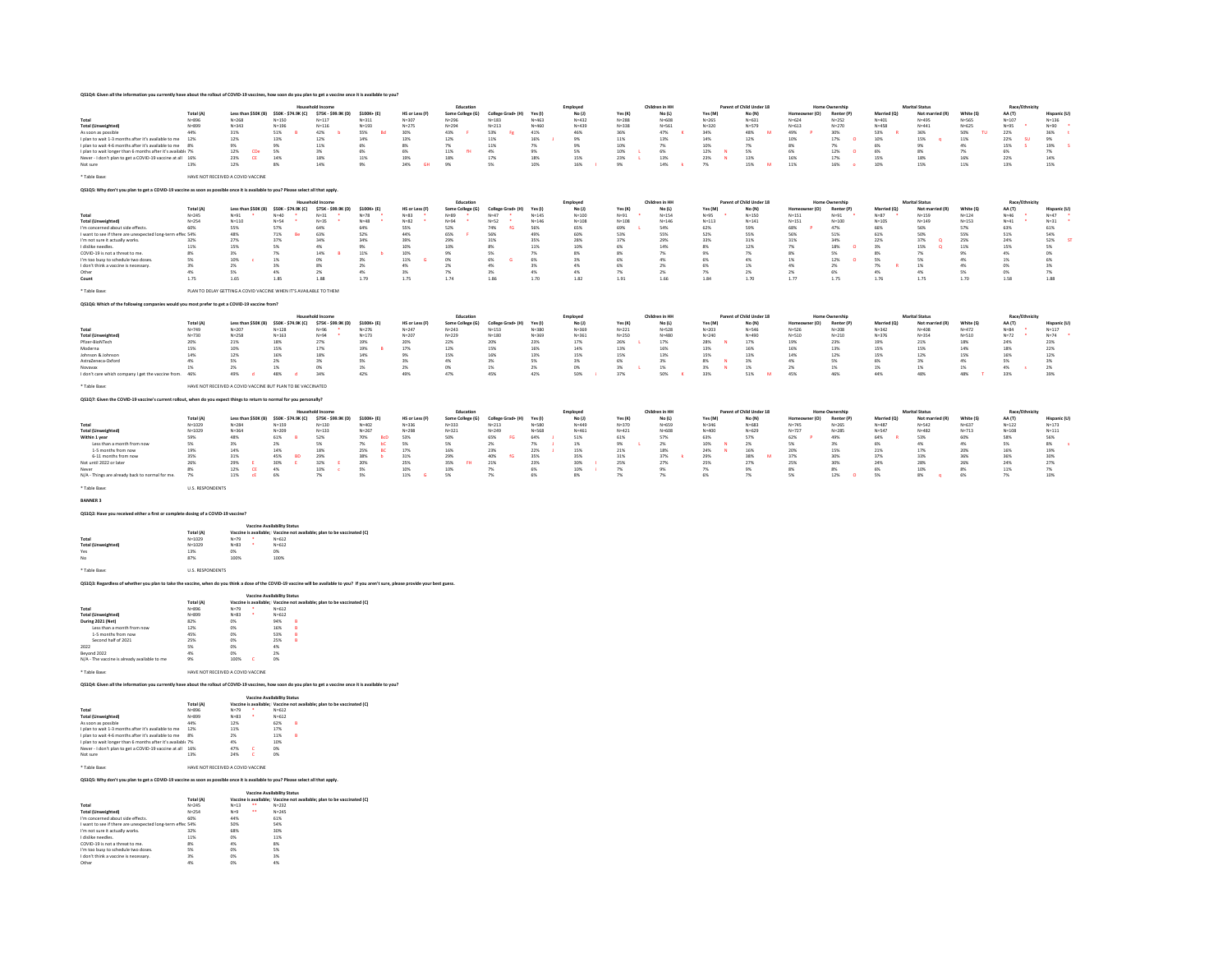| Count | 1.75 | 1.67                      | 1.76 |
|-------|------|---------------------------|------|
|       |      | and the state of the con- |      |

## \* Table Base: PLAN TO DELAY GETTING A COVID VACCINE WHEN IT'S AVAILABLE TO THEM

## QS1Q6: Which of the following companies would you most prefer to get a COVID-19 vaccine from?

|                                                    | <b>Vaccine Availability Status</b> |          |   |                                                                        |  |  |  |  |
|----------------------------------------------------|------------------------------------|----------|---|------------------------------------------------------------------------|--|--|--|--|
|                                                    | Total (A)                          |          |   | Vaccine is available: Vaccine not available: plan to be vaccinated (C) |  |  |  |  |
| Total                                              | $N = 749$                          | $N = 42$ | ٠ | $N = 612$                                                              |  |  |  |  |
| <b>Total (Unweighted)</b>                          | $N = 730$                          | $N = 36$ | ٠ | $N = 612$                                                              |  |  |  |  |
| Pfizer-RinNTech                                    | 20%                                | 17%      |   | 21%                                                                    |  |  |  |  |
| Moderna                                            | 15%                                | 7%       |   | 16%                                                                    |  |  |  |  |
| Johnson & Johnson                                  | 14%                                | 7%       |   | 15%                                                                    |  |  |  |  |
| AstraZenera-Oxford                                 | 4%                                 | 0%       |   | 5%                                                                     |  |  |  |  |
| Novayay                                            | 1%                                 | 0%       |   | 2%                                                                     |  |  |  |  |
| I don't care which company I get the vaccine from. | 46%                                | 69%      | ċ | 43%                                                                    |  |  |  |  |
| * Table Rase:                                      |                                    |          |   | HAVE NOT RECEIVED A COVID VACCINE BUT PLAN TO BE VACCINATED.           |  |  |  |  |

## QS1Q7: Given the COVID-19 vaccine's current rollout, when do you expect things to return to normal for you personally?

|                                                 |                        |          | <b>Vaccine Availability Status</b> |           |                                                                        |
|-------------------------------------------------|------------------------|----------|------------------------------------|-----------|------------------------------------------------------------------------|
|                                                 | Total (A)              |          |                                    |           | Vaccine is available: Vaccine not available: plan to be vaccinated (C) |
| Total                                           | $N = 1029$             | $N = 79$ | ٠                                  | $N = 612$ |                                                                        |
| <b>Total (Unweighted)</b>                       | $N = 1029$             | $N = 82$ | ٠                                  | $N = 612$ |                                                                        |
| Within 1 year                                   | 59%                    | 29%      |                                    | 63%       | B                                                                      |
| Less than a month from now.                     | 5%                     | 6%       |                                    | 3%        |                                                                        |
| 1-5 months from now                             | 19%                    | 7%       |                                    | 20%       | B                                                                      |
| 6-11 months from now                            | 35%                    | 15%      |                                    | 41%       | B                                                                      |
| Not until 2022 or later                         | 26%                    | 19%      |                                    | 29%       |                                                                        |
| Never                                           | 8%                     | 25%      | c                                  | 4%        |                                                                        |
| N/A - Things are already back to normal for me. | 7%                     | 27%      | c                                  | 4%        |                                                                        |
| * Table Rase:                                   | <b>ILS RESPONDENTS</b> |          |                                    |           |                                                                        |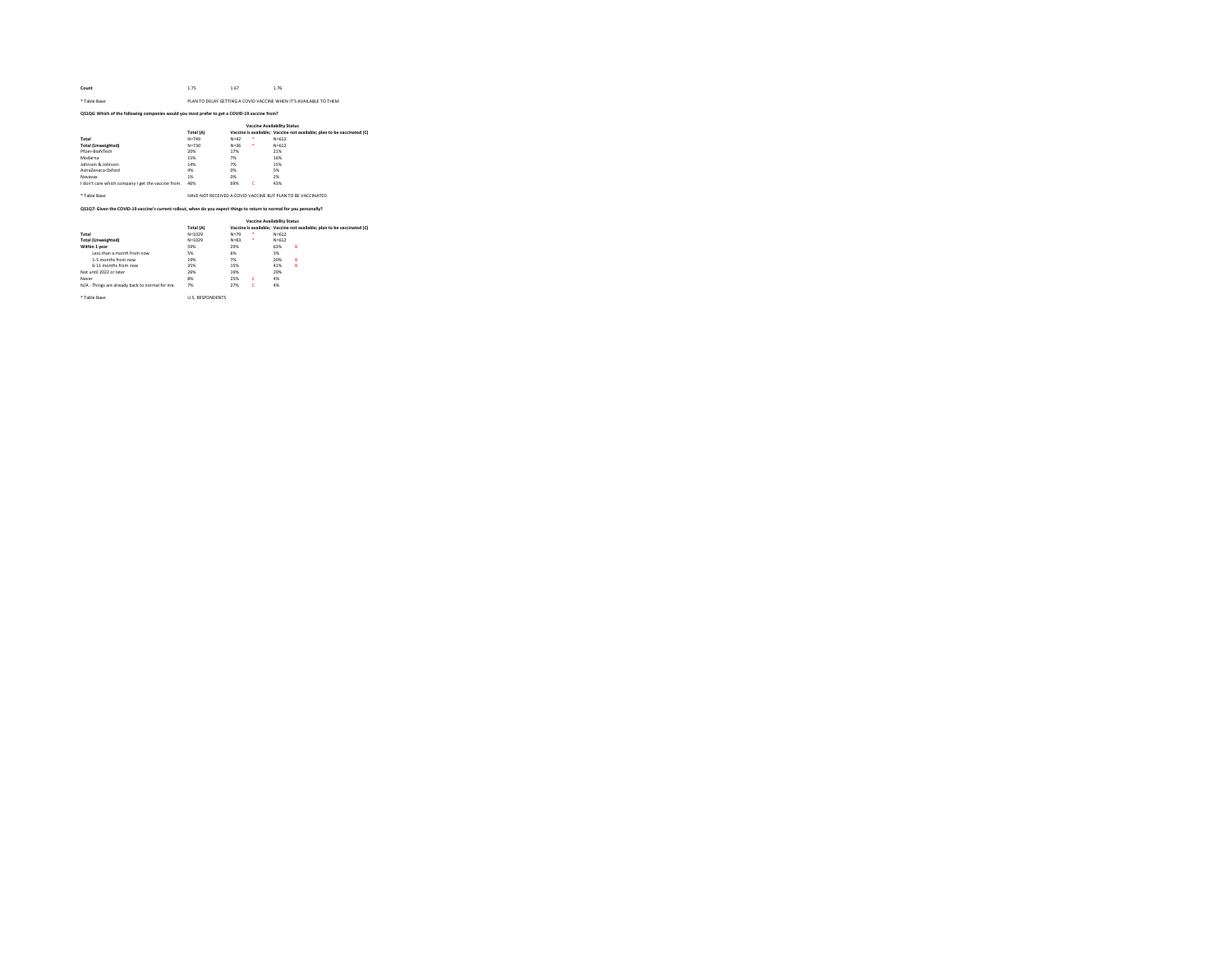### Vaccine Rollout

BANNER 1

QS1Q2: Have you received either a first or complete dosing of a COVID-19 vaccine?

|                                                                                                                                                                                           |                             |                                                                   | Gender                                         |                                                          |                                                   |                                         |                                                 |                          |                       |                             | Male Age                  |                                |                                  |                                               |                              | <b>Female Age</b>                       |                                                      |                            |                             |                                                 |                                                     |                              |
|-------------------------------------------------------------------------------------------------------------------------------------------------------------------------------------------|-----------------------------|-------------------------------------------------------------------|------------------------------------------------|----------------------------------------------------------|---------------------------------------------------|-----------------------------------------|-------------------------------------------------|--------------------------|-----------------------|-----------------------------|---------------------------|--------------------------------|----------------------------------|-----------------------------------------------|------------------------------|-----------------------------------------|------------------------------------------------------|----------------------------|-----------------------------|-------------------------------------------------|-----------------------------------------------------|------------------------------|
| Total<br>Total (Up                                                                                                                                                                        | Total (A)<br>1,029<br>1.029 | Male (B)<br>492<br>458                                            | Female (C)<br>$527$<br>562                     | 18-34 (D)<br>$302$                                       | 35-44 (E)<br>169                                  | 45-54 (F)<br>$162\,$<br>144             | 55-64 (G)<br>173<br>110                         | $65 + (H)$<br>223        | 18-34 (f)<br>$151\,$  | $35-44$ (J)<br>84<br>97     | 45-54 (K)<br>$78$<br>$49$ | 55-64 (L)<br>$^{\rm 84}$<br>43 | 65+ (M)<br>$\frac{102}{120}$     | 18-34 (N)<br>$151\,$                          | 35-44 (O)<br>86<br>114       | 45-54 (P)<br>$^{\rm 84}$                | 55-64 (Q)<br>$\begin{array}{c} 89 \\ 67 \end{array}$ | $65 + (R)$<br>121          | Northeast (S)<br>$177\,$    | South (T)<br>393                                | Midwest (U)<br>$_{\rm 212}$                         | West (V)<br>248              |
| Yes                                                                                                                                                                                       | 133                         | 90                                                                | 43                                             | 339<br>58                                                | 211<br>35                                         | 15                                      | 10                                              | 225<br>16<br>208         | 155<br>39             | 28                          | $\overline{12}$           | 6                              | 10                               | 184<br>18                                     | $\overline{7}$               | 95                                      |                                                      | 105<br>6                   | 201<br>20<br>157            | 398<br>48                                       | $\frac{196}{17}$                                    | $\frac{234}{47}$             |
| No                                                                                                                                                                                        | 896                         | 401                                                               | 484                                            | 244                                                      | 134                                               | 147                                     | 163                                             |                          | 111                   | 55                          |                           |                                | 92                               | 133                                           |                              |                                         |                                                      | 115                        |                             | 345                                             | 194                                                 | 200                          |
| * Table Base:                                                                                                                                                                             | <b>U.S. RESPONDENTS</b>     |                                                                   |                                                |                                                          |                                                   |                                         |                                                 |                          |                       |                             |                           |                                |                                  |                                               |                              |                                         |                                                      |                            |                             |                                                 |                                                     |                              |
| QS1Q3: Regardless of whether you plan to take the vaccine, when do you think a dose of the COVID-19 vaccine will be available to you? If you aren't sure, please provide your best guess. |                             |                                                                   |                                                |                                                          |                                                   |                                         |                                                 |                          |                       |                             |                           |                                |                                  |                                               |                              |                                         |                                                      |                            |                             |                                                 |                                                     |                              |
|                                                                                                                                                                                           | Total (A)                   | Male (B                                                           | Gender<br>Female (C)                           | 18-34 (D)                                                | 35-44 (E)                                         | Age<br>45-54 (F)                        | 55-64 (G)                                       | $65 + (H)$               | 18-34 (1)             | 35-44 (J)                   | Male Age<br>45-54 (K)     | 55-64 (L)                      | $65 + (M)$                       | 18-34 (N)                                     | 35-44 (0)                    | Female Age<br>45-54 (P)                 | 55-64 (Q)                                            | $65+ (R)$                  |                             | South (T                                        | Region<br>Mid                                       | West (V)                     |
| Total<br><b>Total (Unweighted)</b>                                                                                                                                                        | 896<br>899                  | 401<br>373                                                        | 48.4<br>517                                    | 244<br>$\bf 281$                                         | 134<br>173                                        | 147<br>133                              | 163<br>103                                      | 208<br>209               | 111<br>120            | 55<br>67                    | 72<br>44                  | 77<br>39                       | 92<br>109                        | 133<br>161                                    | 78<br>106                    | 75<br>89                                | 86<br>64                                             | 115<br>100                 | 157<br>177                  | 345<br>350                                      | 194<br>179                                          | 200<br>193                   |
| During 2021 (Net)<br>Less than a month from now                                                                                                                                           | 734<br>108                  | $_{\rm 346}$<br>52                                                | 379                                            | 175<br>16                                                | $100\,$<br>12                                     | $123\,$<br>10                           | 144<br>22                                       | 192<br>49                | 85                    |                             | 63                        | 15                             | 87<br>21                         | 90<br>$\mathbf{R}$                            | 54<br>6                      | 59                                      | 73                                                   | 105<br>28                  | 132<br>18                   | 273<br>34                                       | 163<br>24                                           | 164                          |
| 1-5 months from nov                                                                                                                                                                       | 403                         | 189                                                               | 56<br>209                                      | 97                                                       | <sub>SS</sub>                                     | 51                                      | 85                                              | $115\,$                  |                       | $25\,$                      | $^{27}$                   |                                | 53                               |                                               |                              | 24                                      |                                                      | 62                         |                             | 155                                             | 91                                                  | $\frac{32}{79}$              |
| Second half of 2021<br>2022                                                                                                                                                               | 222<br>45                   | 105<br>20                                                         | 115<br>$\overline{23}$                         | 62<br>$16\,$                                             | 34                                                | 62                                      | 37                                              | 28                       | 28<br>$11\,$          | 15                          | 33                        | 16                             | 13                               | 34                                            | 19<br>$\bf8$                 | 29                                      | 20<br>$\mathbf 0$                                    | 15                         | 36                          | 84<br>$19\,$                                    | 49<br>$10\,$                                        | 53                           |
| Beyond 2022<br>N/A - The vaccine is already available to me                                                                                                                               | 38<br>79                    | 15<br>20                                                          | 23<br>59                                       | 14<br>39                                                 | $11\,$<br>13                                      | 10                                      |                                                 |                          |                       |                             |                           | $\theta$                       |                                  | 30                                            |                              |                                         |                                                      |                            | $11$                        | 17<br>35                                        | $\overline{z}$<br>$14\,$                            | 19                           |
| * Table Base                                                                                                                                                                              |                             | HAVE NOT RECEIVED A COVID VACCINE                                 |                                                |                                                          |                                                   |                                         |                                                 |                          |                       |                             |                           |                                |                                  |                                               |                              |                                         |                                                      |                            |                             |                                                 |                                                     |                              |
| OS104: Given all the infor                                                                                                                                                                |                             |                                                                   |                                                |                                                          |                                                   |                                         |                                                 |                          |                       |                             |                           |                                |                                  |                                               |                              |                                         |                                                      |                            |                             |                                                 |                                                     |                              |
| mation you currently have about the rollout of COVID-19 vaccines, how soon do you plan to get a vaccine once it is available to you?                                                      |                             |                                                                   |                                                |                                                          |                                                   |                                         |                                                 |                          |                       |                             |                           |                                |                                  |                                               |                              |                                         |                                                      |                            |                             |                                                 |                                                     |                              |
|                                                                                                                                                                                           | Total (A)                   | Male (B)                                                          | Female (C)                                     | 18-34 (D)                                                | 35-44 (E)                                         | 45-54 (F)                               | 55-64 (G)                                       | $65 + (H)$               | 18-34 (f)             | 35-44 (J)                   | Male Ag<br>45-54 (K)      | 55-64 (L)                      | 65+ (M)                          | 18-34 (N)                                     | 35-44 (0)                    | Female Ag<br>45-54 (P)                  | 55-64 (Q)                                            | $65 + (R)$                 | Northeast (S)               | South (T)                                       | Midwest (U)                                         | West (V)                     |
| <b>Total (Unweighted)</b>                                                                                                                                                                 | 896<br>899                  | $\bf 401$<br>373                                                  | 484<br>517                                     | 244<br>281                                               | $134\,$<br>173                                    | 147<br>133                              | 163<br>$103 -$                                  | 208<br>209               | $111\,$<br>120        | 55<br>67                    | 72<br>44                  | 77<br>$39 -$                   | 92<br>109                        | 133<br>161                                    | 106                          | 75                                      | 64                                                   | $115\,$<br>100             | 157<br>177                  | 345<br>350                                      | 194<br>179                                          | 200<br>193                   |
| As soon as possible                                                                                                                                                                       | 390                         | 187                                                               | 198<br>48                                      | $64\,$                                                   | 56                                                | 52                                      | 79<br>18                                        | 138                      | 27                    | 29                          | $\bf 28$                  | 44<br>$10$                     | 63                               | 37<br>19                                      | 28                           | $\begin{array}{c} 89 \\ 24 \end{array}$ | 35                                                   | 75                         | 67<br>22                    | 126<br>54                                       | 99                                                  | 98                           |
| I plan to wait 1-3 months after it's available to me<br>I plan to wait 4-6 months after it's available to me 69                                                                           | $112\,$                     | 63<br>33                                                          | 36                                             | $\bf 41$<br>26                                           | $14\,$<br>15                                      | $\bf{22}$<br>11                         | $\mathbf{s}$                                    | $17\,$<br>11             | $\bf 22$<br>16        |                             | 15                        | $\overline{\mathbf{z}}$        |                                  |                                               |                              |                                         |                                                      |                            | 15                          | 33                                              | $12\,$<br>$\mathbf{s}$                              | $23\,$<br>14                 |
| I plan to wait longer than 6 months after it's available 64<br>Never - I don't plan to get a COVID-19 vaccine at all 146                                                                  |                             | 58                                                                | 41<br>88                                       | $\overline{29}$<br>57                                    | 26                                                | 10<br>29                                | 26                                              |                          | $11\,$<br>21          |                             | 11                        | 12                             |                                  | 17<br>36                                      | 17                           | 17                                      | 14                                                   |                            | 28                          | $\overline{\bf 23}$<br>64                       | $^{\rm 19}$<br>31                                   | $_{\rm 14}$<br>23            |
| Not sure                                                                                                                                                                                  | 114                         |                                                                   | 73                                             | 28                                                       | $14$                                              | 23                                      |                                                 |                          | 14                    |                             | $\overline{11}$           |                                |                                  |                                               | 12                           | 12                                      | 23                                                   |                            |                             | 44                                              | 26                                                  | $\overline{29}$              |
| * Table Base:                                                                                                                                                                             |                             | HAVE NOT RECEIVED A COVID VACCINE                                 |                                                |                                                          |                                                   |                                         |                                                 |                          |                       |                             |                           |                                |                                  |                                               |                              |                                         |                                                      |                            |                             |                                                 |                                                     |                              |
| Q\$1Q5: Why don't you plan to get a COVID-19 vaccine as soon as possible once it is available to you? Please select all that apply                                                        |                             |                                                                   |                                                |                                                          |                                                   |                                         |                                                 |                          |                       |                             |                           |                                |                                  |                                               |                              |                                         |                                                      |                            |                             |                                                 |                                                     |                              |
|                                                                                                                                                                                           |                             |                                                                   | Gender                                         |                                                          |                                                   | Age                                     |                                                 |                          |                       |                             | Male Age                  |                                |                                  |                                               |                              | Female Age                              |                                                      |                            |                             |                                                 | Region                                              |                              |
|                                                                                                                                                                                           | Total (A)<br>$245\,$        | Male (B)<br>$118\,$                                               | Female (C)<br>125                              | 18-34 (D)                                                | 35-44 (E)<br>$38$                                 | 45-54 (F)<br>44                         | 55-64 (G)<br>33                                 | $65+$ (H)<br>36          | 18-34 (1)<br>49       | 35-44 (J)<br>16             | 45-54 (K)<br>22           | 55-64 (L)<br>19                | 65+ (M)<br>14                    | 18-34 (N)<br>45                               | 35-44 (0)<br>$\mathbf{22}$   | 45-54 (P)<br>22                         | 55-64 (Q)<br>14                                      | $65 + (R)$<br>$\bf{22}$    | 45                          | 110                                             | Mi<br>39                                            | West (V)<br>${\sf S1}$       |
| <b>Total (Unweighted)</b>                                                                                                                                                                 | 254<br>146                  | 110<br>74                                                         | 141<br>70                                      | 95<br>107                                                | 52<br>$\overline{22}$                             | 39<br>28                                | 22                                              | 34                       | 56                    | 20                          | 14                        |                                | ä.<br>14                         | 51                                            | 32                           | 25<br>13                                | 13                                                   | $\ddot{\phantom{1}}$<br>20 | 49                          | 107<br>$71\,$                                   | 43<br>26                                            | 55<br>25                     |
| I'm concerned about side effects.<br>I want to see if there are unexpected long-term effec 132                                                                                            |                             | 61                                                                | 69                                             | 43                                                       | 19                                                | 26                                      | 22                                              | 22                       | 22                    |                             | 12                        | 11                             | 10                               | $_{21}$                                       | 10                           | 13                                      | 12                                                   | 12                         | 19                          | 67                                              | 26                                                  | 20                           |
| I'm not sure it actually works.<br>I dislike needles                                                                                                                                      | 78<br>26                    | 40                                                                | 37<br>$\overline{11}$                          | 33<br>$11$                                               |                                                   | 20                                      |                                                 |                          | 17                    |                             | 10                        |                                |                                  | 16                                            |                              | 10                                      |                                                      |                            | 10                          | 30<br>14                                        | 19                                                  | 18                           |
| COVID-19 is not a threat to me.                                                                                                                                                           | 18<br>12                    | 10                                                                |                                                |                                                          |                                                   |                                         |                                                 |                          |                       |                             |                           |                                |                                  |                                               |                              |                                         |                                                      |                            |                             |                                                 |                                                     |                              |
| I'm too busy to schedule two doses<br>I don't think a vaccine is necessary.                                                                                                               | $\mathcal{R}$               |                                                                   |                                                |                                                          |                                                   |                                         |                                                 |                          |                       |                             |                           |                                |                                  |                                               |                              |                                         |                                                      |                            |                             |                                                 | $\Omega$                                            |                              |
| Other<br>Count                                                                                                                                                                            | 1.75                        | 1.81                                                              | 1.67                                           | 1.66                                                     | 1.78                                              | 1.86                                    | 1.90                                            | 1.70                     | 1.73                  | 1.59                        | 192                       | 205                            | 2.09                             | 1.58                                          | 1.93                         | 1.81                                    | 1.70                                                 | 1.45                       | 1.46                        | 1.81                                            | 2.24                                                | 1.52                         |
| * Table Base                                                                                                                                                                              |                             | PLAN TO DELAY GETTING A COVID VACCINE WHEN IT'S AVAILABLE TO THEM |                                                |                                                          |                                                   |                                         |                                                 |                          |                       |                             |                           |                                |                                  |                                               |                              |                                         |                                                      |                            |                             |                                                 |                                                     |                              |
|                                                                                                                                                                                           |                             |                                                                   |                                                |                                                          |                                                   |                                         |                                                 |                          |                       |                             |                           |                                |                                  |                                               |                              |                                         |                                                      |                            |                             |                                                 |                                                     |                              |
|                                                                                                                                                                                           |                             |                                                                   |                                                |                                                          |                                                   |                                         |                                                 |                          |                       |                             |                           |                                |                                  |                                               |                              |                                         |                                                      |                            |                             |                                                 |                                                     |                              |
| QS1Q6: Which of the following companies would you most prefer to get a COVID-19 vaccine from?                                                                                             |                             |                                                                   |                                                |                                                          |                                                   |                                         |                                                 |                          |                       |                             |                           |                                |                                  |                                               |                              |                                         |                                                      |                            |                             |                                                 |                                                     |                              |
|                                                                                                                                                                                           | Total (A)                   | Male (B)                                                          | Female (C)                                     | 18-34 (D)                                                | 35-44 (E)                                         | Age<br>45-54 (F)                        | 55-64 (G)                                       | $65 + (H)$               | 18-34 (1)             | $35-44$ (J)                 | Male Age<br>45-54 (K)     | 55-64 (L)                      | $65+ (M)$                        | 18-34 (N)                                     | 35-44 (0)                    | <b>Female Age</b><br>45-54 (P)          | 55-64 (O)                                            | $65 + (R)$                 | Northeast (S)               | South (T)                                       | Region<br>Mid                                       | West (V)                     |
| Total                                                                                                                                                                                     | 749                         | 343                                                               | 396                                            | 187                                                      | 108                                               | 118                                     | 137                                             | 198                      | 91<br>97              | 47                          | 60                        | 65                             | 87                               | 97                                            | 62                           | 58                                      | 72                                                   | 111                        | 129                         | 280                                             | 163                                                 | 177                          |
| <b>Total (Unweighted</b><br>Pfizer-BioNTech                                                                                                                                               | 730<br>150                  | 319<br>69                                                         | 402<br>80                                      | 207<br>37                                                | 137<br>23                                         | 106<br>33                               | 84<br>24                                        | 196<br>32                | 16                    | 56<br>12                    | 37<br>19                  | 33<br>8                        | 102<br>15                        | 110<br>21                                     | 81<br>12                     | 69<br>14                                | 51<br>16                                             | 94<br>17                   | 143<br>27                   | 275<br>64                                       | 147<br>29                                           | 165<br>30                    |
| Moderna<br>Johnson & Johnso                                                                                                                                                               | $113\,$<br>102              | 48<br>51                                                          | 64<br>4ĥ                                       | 26<br>22                                                 | $14\,$                                            | 16<br>10 <sup>10</sup>                  | 24<br>$\bf{20}$                                 | 34<br>24                 | 13<br>13              |                             | $11\,$                    | 10<br>$13\,$                   | 11<br>19                         | $12\,$                                        | $11$                         |                                         | 14                                                   | 24<br>15                   | 29<br>17                    | 38<br>39                                        | $12\,$                                              | 35                           |
| AstraZeneca-Oxford<br>Novayay                                                                                                                                                             | 31<br>10                    | 18                                                                | 12                                             |                                                          | $\begin{array}{c} 17 \\ 10 \end{array}$           | $\overline{2}$<br>$\alpha$              | 5                                               | $11\,$                   | $\overline{2}$        |                             |                           | $\overline{\phantom{a}}$       |                                  |                                               | 4                            |                                         |                                                      |                            |                             | 13<br>A.                                        | $_{\rm 20}$<br>9<br>$\overline{2}$                  | $_{\rm 26}$<br>$\rightarrow$ |
| I don't care which company I get the vaccine from. 343                                                                                                                                    |                             | 150                                                               | 190                                            | 95                                                       | 39                                                | 57                                      | 65                                              | 87                       | 43                    | 16                          | 2a                        |                                | 38                               | 52                                            | 24                           | 33                                      | 34                                                   | 49                         | 52                          | 122                                             | 91                                                  | 77                           |
| * Table Rase                                                                                                                                                                              |                             | HAVE NOT RECEIVED A COVID VACCINE BUT PLAN TO BE VACCINATED       |                                                |                                                          |                                                   |                                         |                                                 |                          |                       |                             |                           |                                |                                  |                                               |                              |                                         |                                                      |                            |                             |                                                 |                                                     |                              |
| QS1Q7: Given the COVID-19 vaccine's current rollout, when do you expect things to return to normal for you                                                                                |                             |                                                                   |                                                |                                                          |                                                   |                                         |                                                 |                          |                       |                             |                           |                                |                                  |                                               |                              |                                         |                                                      |                            |                             |                                                 |                                                     |                              |
|                                                                                                                                                                                           |                             |                                                                   | Gender                                         |                                                          |                                                   | Age                                     |                                                 |                          |                       |                             | Male Age                  |                                |                                  |                                               |                              | <b>Female Age</b>                       |                                                      |                            |                             |                                                 | Region                                              |                              |
|                                                                                                                                                                                           | Total (A)                   | Male (B)                                                          | Female (C)                                     | 18-34 (D)                                                | 35-44 (E)                                         | 45-54 (F)                               | 55-64 (G)                                       | $65 + (H)$               | 18-34 (1)             | 35-44 (J)                   | 45-54 (K)                 | 55-64 (L)                      | $65+$ (M)                        | 18-34 (N)                                     | 35-44 (0)                    | 45-54 (P)                               | 55-64 (O)                                            | $65 + (R)$                 | Northeast (S)               | South (T)                                       | Midwest (U)                                         | West (V)                     |
| Total<br><b>Total (Unweighted)</b>                                                                                                                                                        | 1,029<br>1.029              | 492<br>458                                                        | 527<br>562                                     | 302<br>339                                               | 169<br>$211\,$                                    | 162<br>144                              | $173\,$<br>110                                  | $223\,$<br>225           | $\bf 151$<br>155      | 84<br>Q7                    | 78<br>49                  | 84<br>43                       | $102\,$<br>120                   | $151\,$<br>184                                | 86<br>114                    | 84<br>95                                | 89<br>67                                             | $121\,$<br>105             | 177<br>201                  | 393<br>398                                      | $_{\rm 212}$                                        | 248<br>234                   |
| Within 1 year                                                                                                                                                                             | 603<br>49                   | 307<br>30                                                         | 291<br>20                                      | 165<br>25                                                | 103<br>$13\,$                                     | 102                                     | 98<br>$\overline{2}$                            | 135                      | 82<br>15              | 64                          | 62                        | 48                             | 56                               | 83<br>10                                      | 40                           | 40                                      | 50                                                   | 79                         | 115                         | 206<br>$_{\rm 21}$                              | $\frac{196}{119}$                                   | 163<br>16                    |
| Less than a month from now<br>1-5 months from now                                                                                                                                         | 194                         | 122                                                               | 71                                             | 56                                                       | 44                                                | 35                                      | 29                                              | 29                       | 34                    | 27                          | 25                        | 21                             | 16                               | 22                                            | 17                           | 11                                      |                                                      | 13                         | 29                          | 56                                              | 49                                                  | 61                           |
| 6-11 months from now<br>Not until 2022 or later                                                                                                                                           | 360<br>272                  | 155                                                               | 200                                            | 84                                                       | 46                                                | 60                                      | 67<br>52                                        | 103                      | 33<br>45              | 28<br>$11\,$                | 33<br>11                  | 27<br>25                       | 38<br>33                         | 50                                            | 18                           | $27\,$                                  | 40<br>28                                             | 65<br>26                   | 80<br>45                    | 129                                             | 63                                                  | $\overline{\mathbf{37}}$     |
| Never<br>N/A - Things are already back to normal for me                                                                                                                                   | 84<br>70                    | $\frac{123}{27}$                                                  | 144<br>57<br>35                                | $\begin{array}{c} 83 \\ 22 \end{array}$<br>32            | $\begin{array}{c} 36 \\ 19 \end{array}$<br>$11\,$ | $\begin{array}{c} 41 \\ 12 \end{array}$ | 16                                              | 59<br>16<br>13           | 14                    |                             |                           |                                |                                  | $\begin{array}{c} 38 \\ 13 \end{array}$<br>17 | $rac{25}{14}$                | $\begin{array}{c} 30 \\ 10 \end{array}$ |                                                      | 11                         | 10                          | $\begin{array}{c} 118 \\ 40 \end{array}$<br>29  | $\frac{54}{22}$<br>16                               | 55<br>15<br>15               |
| * Table Base                                                                                                                                                                              |                             |                                                                   |                                                |                                                          |                                                   |                                         |                                                 |                          |                       |                             |                           |                                |                                  |                                               |                              |                                         |                                                      |                            |                             |                                                 |                                                     |                              |
|                                                                                                                                                                                           | <b>U.S. RESPONDENTS</b>     |                                                                   |                                                |                                                          |                                                   |                                         |                                                 |                          |                       |                             |                           |                                |                                  |                                               |                              |                                         |                                                      |                            |                             |                                                 |                                                     |                              |
| <b>BANNER 2</b>                                                                                                                                                                           |                             |                                                                   |                                                |                                                          |                                                   |                                         |                                                 |                          |                       |                             |                           |                                |                                  |                                               |                              |                                         |                                                      |                            |                             |                                                 |                                                     |                              |
| OS1O2: Have you received either a first or complete dosing of a COVID-19 vaccine?                                                                                                         |                             |                                                                   |                                                |                                                          |                                                   |                                         |                                                 |                          |                       |                             |                           |                                |                                  |                                               |                              |                                         |                                                      |                            |                             |                                                 |                                                     |                              |
|                                                                                                                                                                                           |                             |                                                                   |                                                | <b>Household Income</b>                                  | $$100K+ (E)$                                      |                                         | Education                                       | rad+ (H)                 | Yes (I)               | Employee                    | Yes (K)                   | Children in HH                 |                                  | Parent of Child Under 18                      | (O)                          | <b>Home Ownership</b>                   | Married (Q)                                          | <b>Marital Status</b>      |                             | Race/Ethnicity                                  | Hispanic (U)                                        |                              |
| Total                                                                                                                                                                                     | Total (A)<br>1,029          | Less than \$50K (B)                                               | \$50K - \$74.9K (C)                            | \$75K - \$99.9K (D)                                      |                                                   | HS or Less (F)                          | Some College (G)                                | College G                |                       | No(1)                       | 370                       | No(L)<br>659                   | Yes (M)                          | No (N)                                        |                              | Renter (P)                              |                                                      | Not ma                     | White (S)                   | AA (T)                                          |                                                     |                              |
| <b>Total (Unweighted</b><br>Yes                                                                                                                                                           | 1,029<br>133                | $\frac{284}{364}$<br>16                                           | 159<br>209<br>10                               | $\begin{array}{c} 130 \\ 133 \end{array}$<br>$^{\rm 14}$ | $\frac{402}{267}$<br>91                           | 336<br>298<br>29                        | $\begin{array}{c} 333 \\ 321 \end{array}$<br>37 | $\frac{213}{249}$<br>30  | 580<br>568<br>117     | $\frac{449}{461}$<br>$17\,$ | 421<br>82                 | 608<br>51                      | $\frac{346}{400}$<br>$^{\rm 81}$ | 683<br>629<br>53                              | $\frac{745}{727}$<br>$120\,$ | 265<br>285<br>$_{\rm 13}$               | 487<br>547<br>86                                     | 542<br>482<br>47           | $\frac{637}{713}$<br>$73\,$ | $\begin{array}{c} 122 \\ 108 \end{array}$<br>15 | $\begin{array}{c} 173 \\ 111 \end{array}$<br>$36\,$ |                              |
| No                                                                                                                                                                                        | 896                         | 268                                                               | 150                                            | 117                                                      | 311                                               | 307                                     | 296                                             | 183                      | 463                   | 432                         | 288                       | 608                            | 265                              | 631                                           | 624                          | 252                                     | 401                                                  | 495                        | 565                         | 107                                             | 136                                                 |                              |
| * Table Rass                                                                                                                                                                              | <b>U.S. RESPONDENTS</b>     |                                                                   |                                                |                                                          |                                                   |                                         |                                                 |                          |                       |                             |                           |                                |                                  |                                               |                              |                                         |                                                      |                            |                             |                                                 |                                                     |                              |
| ss of whether you plan to take the vaccine, when do you think a dose of the COVID-19 vaccine will be available to you? If you aren't sure, please provide your best guess<br>05103: Re    |                             |                                                                   |                                                |                                                          |                                                   |                                         |                                                 |                          |                       |                             |                           |                                |                                  |                                               |                              |                                         |                                                      |                            |                             |                                                 |                                                     |                              |
|                                                                                                                                                                                           |                             |                                                                   |                                                |                                                          |                                                   |                                         | Education                                       |                          |                       | Employe                     |                           | Children in H                  |                                  | Parent of Child Under 18                      |                              | nershij                                 |                                                      | Marital Status             |                             | Race/I                                          |                                                     |                              |
| Total                                                                                                                                                                                     | Total (A)<br>896            | 268                                                               | Less than \$50K (B) \$50K - \$74.9K (C)<br>150 | \$75K - \$99.9K (D)<br>117                               | \$100K+ (E)<br>311                                | HS or Less (F)<br>307                   | Some College (G)<br>296                         | College Grad+ (H)<br>183 | Yes (I)<br>463        | No (J)<br>432               | Yes (K)<br>288            | No (L)<br>608                  | Yes (M)<br>265                   | No (N)<br>631                                 | (0)<br>624                   | Renter (P)<br>252                       | Married (O)<br>401                                   | Not married (R)<br>495     | White (S)<br>565            | AA (T)<br>107                                   | Hispanic (U)<br>136                                 |                              |
| <b>Total (Unweighted)</b><br>During 2021 (Net)                                                                                                                                            | 899<br>734                  | $_{\rm 343}$<br>207                                               | 196<br>122                                     | $116\,$<br>103                                           | 193<br>266                                        | 275<br>237                              | 294<br>234                                      | 213<br>163               | 460<br>375            | 439<br>359                  | 338<br>216                | 561<br>517                     | $320\,$<br>201                   | 579<br>533                                    | $613\,$<br>533               | 270<br>186                              | $\bf 458$<br>343                                     | $\bf 441$<br>391           | 625<br>476                  | 95<br>83                                        | $90\,$<br>103                                       |                              |
| Less than a month from now                                                                                                                                                                | 108                         | $_{\rm 24}$                                                       | 17                                             | $11\,$                                                   | ${\sf s} {\sf z}$                                 | $20\,$                                  | 33                                              | 25                       | 57                    | 51                          | 33                        | $\overline{74}$                | 30                               | $\overline{\mathbf{z}}$                       |                              | $\bf{21}$                               | 62                                                   | 46                         | $_{31}$                     |                                                 | $_{\rm 14}$                                         |                              |
| 1-5 months from now<br>Second half of 2021                                                                                                                                                | 403<br>222                  | 115<br>68                                                         | 66<br>39                                       | 61<br>30                                                 | 143<br>$71\,$                                     | 136<br>$^{\rm 81}$                      | 130<br>$71\,$                                   | 91                       | 191<br>127            | 212<br>95                   | 100<br>$\overline{32}$    | 303<br>140                     | 93                               | 310<br>145                                    | $rac{85}{302}$<br>146        | 88<br>76                                | 193<br>87                                            | 210<br>135                 | 261<br>134                  | 48                                              | 59                                                  |                              |
| 2022<br>Beyond 2022<br>N/A - The vac                                                                                                                                                      | 45<br>38                    | 14<br>19                                                          | $\mathbf{a}$                                   | c.                                                       | 11<br>10                                          | 13<br>13                                | 22<br>19                                        |                          | 25<br>$\overline{22}$ | 20<br>16                    | 22<br>18                  | 23<br>20                       | 21                               | 24<br>$21\,$                                  | 26<br>20                     | $\begin{array}{c} 19 \\ 17 \end{array}$ | 20 <sub>0</sub><br>14                                | 24<br>24                   | 31<br>20                    |                                                 |                                                     |                              |

\* Table Base: HAVE NOT RECEIVED A COVID VACCINE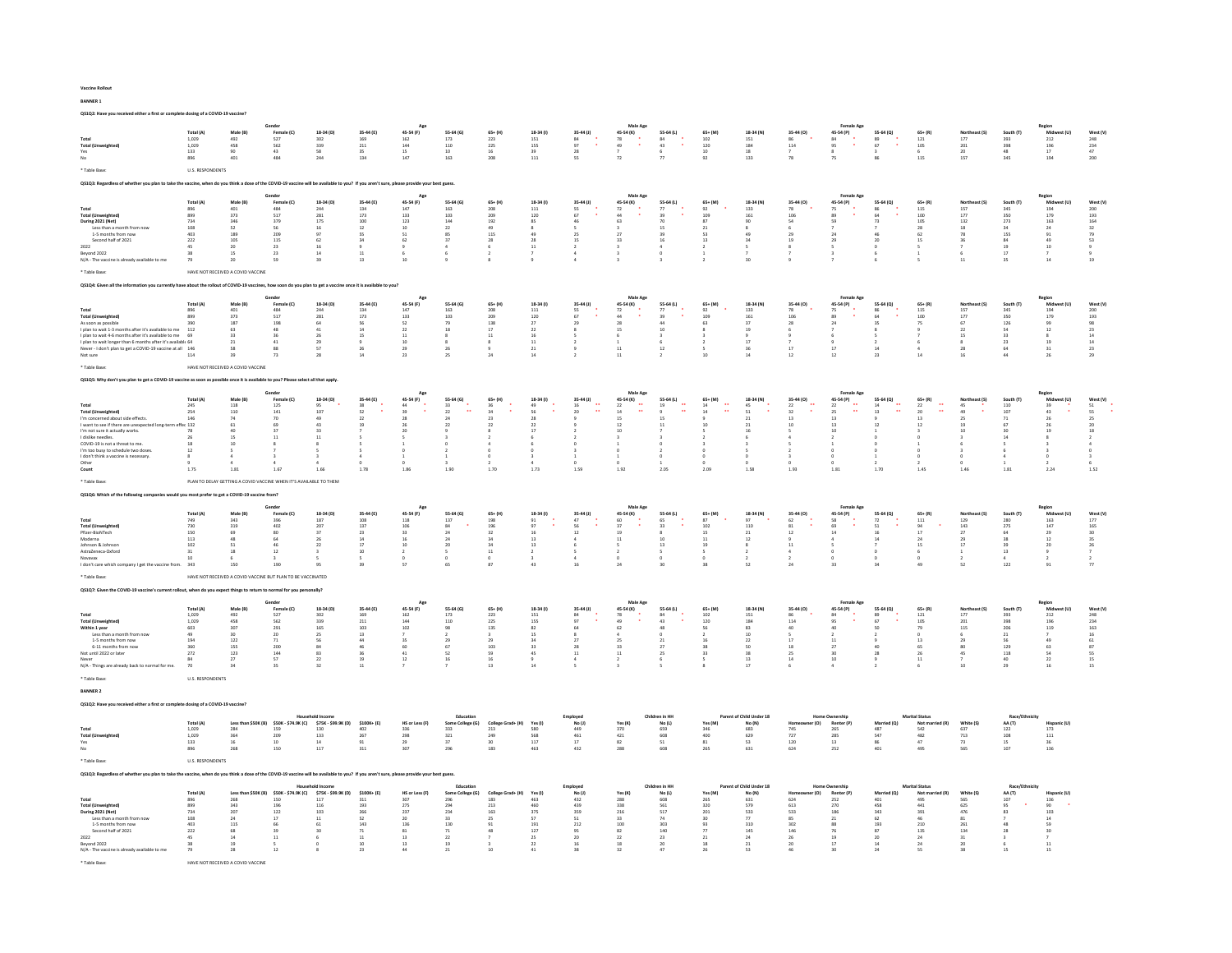| Q\$1Q4: Given all the information you currently have about the rollout of COVID-19 vaccines, how soon do you plan to get a vaccine once it is available to you? |                         |                                                                   |                                         |                           |                 |                |                  |                   |           |              |                 |                |           |                          |                |                       |             |                       |               |                 |                |
|-----------------------------------------------------------------------------------------------------------------------------------------------------------------|-------------------------|-------------------------------------------------------------------|-----------------------------------------|---------------------------|-----------------|----------------|------------------|-------------------|-----------|--------------|-----------------|----------------|-----------|--------------------------|----------------|-----------------------|-------------|-----------------------|---------------|-----------------|----------------|
|                                                                                                                                                                 |                         |                                                                   |                                         | <b>Household Income</b>   |                 |                | Education        |                   |           | Employed     |                 | Children in HH |           | Parent of Child Under 18 |                | Home Ownership        |             | <b>Marital Status</b> |               | Race/Ethnicity  |                |
|                                                                                                                                                                 | Total (A)               |                                                                   | Less than \$50K (B) \$50K - \$74.9K (C) | \$75K - \$99.9K (D)       | \$100K+ (E)     | HS or Less (F) | Some College (G) | College Grad+ (H) | Yes (     | No(1)        | Yes (K)         | No(L)          | Yes (M)   | No (N)                   | er (0)<br>Home | Renter (P             | Married (Q) | Not married (R)       | White (S)     | AA (T)          | Hispanic (U)   |
| Total                                                                                                                                                           | 896                     | 268                                                               | 150                                     | 117                       | 311             | 307            | 296              | 183               | 463       | 432          | 288             | 608            | 265       | 631                      | 624            | 252                   | 401         | 495                   | 565           | 107             | 136            |
| <b>Total (Unweighted)</b>                                                                                                                                       | 899                     | 343                                                               | 196                                     | 116                       | 193             | 275            | 294              | 213               | 460       | 439          | 338             | 561            | 320       | 579                      | 613            | 270                   | 458         | 441                   | 625           | 95<br>24        | 90             |
| As soon as possible                                                                                                                                             | 390                     | 83                                                                | 76                                      | 49                        | 171             | 92<br>40       | 127              | 97                | 191       | 199          | 103             | 287            | 89        | 301                      | 309<br>64      | 76                    | 214         | 176                   | 285<br>64     |                 | 49             |
| I plan to wait 1-3 months after it's available to me                                                                                                            | 112                     | 33                                                                | 20                                      | 14                        | 42              |                | 35               | 19                | 74        | 37           | 33              | 79             |           | 75                       |                | 44                    | 39          | 73                    |               | 23              | 12             |
| I plan to wait 4-6 months after it's available to me                                                                                                            | 69                      | 25                                                                | 13                                      | 13                        | 18              | 24             | 21               | 20                | 31        | 39           | 28              | 41             | 26        | 43                       | 52             | 17                    | 25          | 44                    | 23            | 16              | -26            |
| I plan to wait longer than 6 months after it's available 64                                                                                                     |                         | 33                                                                |                                         |                           | 18              | 19             | $\mathbf{z}$     |                   | 40        | 24           | 30 <sub>1</sub> | 34             | 32        | $\mathbf{z}$             | 35             | 30                    | 22          | 42                    | 27            |                 | 10             |
| Never - I don't plan to get a COVID-19 vaccine at all 146                                                                                                       |                         | 62                                                                | 21                                      | 20                        | 35              | 60             | 54               | 30                | 83        | 63           | 67              | 80             | 62        | $\mathcal{R}_d$          | 98             | 44                    | 60          | 87                    | 93            | 23              | 20             |
| Not sure                                                                                                                                                        | 114                     | 33                                                                | 12                                      | 16                        | 27              | 72             | 27               | 10 <sub>10</sub>  | 44        | $\mathbf{m}$ | 27              | 87             | 19        | 95                       | 66             | 41                    | 41          | 73                    | 63            | 14              | 20             |
| * Table Base:                                                                                                                                                   |                         | HAVE NOT RECEIVED A COVID VACCINE                                 |                                         |                           |                 |                |                  |                   |           |              |                 |                |           |                          |                |                       |             |                       |               |                 |                |
| Q\$1Q\$: Why don't you plan to get a COVID-19 vaccine as soon as possible once it is available to you? Please select all that apply.                            |                         |                                                                   |                                         |                           |                 |                |                  |                   |           |              |                 |                |           |                          |                |                       |             |                       |               |                 |                |
|                                                                                                                                                                 |                         |                                                                   |                                         | <b>Household Income</b>   |                 |                | Education        |                   |           | Employed     |                 | Children in HH |           | Parent of Child Under 18 |                | Home Ownership        |             | <b>Marital Status</b> |               | Race/Ethnicity  |                |
|                                                                                                                                                                 | Total (A)               |                                                                   | Less than \$50K (B) \$50K - \$74.9K (C) | \$75K - \$99.9K (D)       | $$100K + (E)$   | HS or Less (F) | Some College (G) | College Grad+ (H) | Yes (I    | No (J)       | Yes(K)          | No (L)         | Yes (M)   | No (N)                   | er (O)<br>Home | Renter (P             | Married (Q) | Not married (R)       | White (S)     | AA (T)          | Hispanic (U)   |
| Total                                                                                                                                                           | 245                     | 91                                                                | 40                                      | 31                        | 78              | 83             | 89               | 47                | 145       | 100          | 91              | 154            | 95        | 150                      | 151            | 91                    | 87          | 159                   | 124           | 46              | 47             |
| <b>Total (Unweighted)</b>                                                                                                                                       | 254                     | 110                                                               | 54                                      | 35                        | 48              | 82             | $\alpha$         | 52                | 146       | 108          | 108             | 146            | 113       | 141                      | 151            | 100                   | 105         | 149                   | 153           | 41              | 31             |
| I'm concerned about side effects.                                                                                                                               | 146                     | 50                                                                | 23                                      |                           | s               | 45             |                  |                   | 81        | 65           | 63              | 83             | 58        |                          | 103            | 43                    | 57          | 89                    | 71            | $\infty$        | 29             |
| I want to see if there are unexpected long-term effec 132                                                                                                       |                         | 43                                                                | 28                                      |                           | 41              | 37             |                  |                   | -72       | 60           | 48              | 84             | 50        |                          | 85             | 47                    | 53          | 79                    | 68            |                 |                |
| I'm not sure it actually works.                                                                                                                                 | 78                      | 24                                                                | 15                                      | 10                        | 27              | 32             |                  | 15                | 50        | 28           | 33              | 45             | 22        |                          | 47             | 31                    | 19          | 59                    | 31            | 11              |                |
| I dislike needles.                                                                                                                                              | 26                      | 14                                                                |                                         |                           |                 |                |                  |                   | 16        | 10           |                 | 21             |           |                          | 10             | 16                    |             | 23                    | 14            |                 |                |
| COVID-19 is not a threat to me.                                                                                                                                 | 18                      |                                                                   |                                         |                           |                 |                |                  |                   | 10        |              |                 | 11             |           |                          | 11             |                       |             | 11                    | 11            |                 |                |
|                                                                                                                                                                 | 12                      |                                                                   |                                         | $\theta$                  |                 |                |                  |                   |           |              |                 |                |           |                          |                |                       | A           |                       |               |                 |                |
| I'm too busy to schedule two doses.                                                                                                                             |                         | $\overline{ }$                                                    |                                         | $\rightarrow$             | $\rightarrow$   |                |                  | $\rightarrow$     |           | 4            |                 | $\mathcal{P}$  |           |                          |                | 11<br>$\overline{ }$  | 6           | $\rightarrow$         |               |                 |                |
| I don't think a vaccine is necessary                                                                                                                            |                         |                                                                   |                                         |                           |                 |                |                  |                   |           |              |                 |                |           |                          |                |                       |             |                       |               |                 |                |
| Other                                                                                                                                                           |                         | A                                                                 |                                         |                           |                 |                |                  |                   | $\sim$    | A.           |                 |                |           | $\mathbf{z}$             |                | 6                     | $\Delta$    |                       |               |                 | $\mathbf{z}$   |
| Count                                                                                                                                                           | 1.75                    | 1.65                                                              | 1.85                                    | 1.88                      | 1.79            | 1.75           | 1.74             | 1.86              | 1.70      | 1.82         | 1.91            | 1.66           | 1.84      | 1.70                     | 1.77           | 1.75                  | 1.76        | 1.75                  | 1.70          | 1.58            | 1.88           |
| * Table Base:                                                                                                                                                   |                         | PLAN TO DELAY GETTING A COVID VACCINE WHEN IT'S AVAILABLE TO THEM |                                         |                           |                 |                |                  |                   |           |              |                 |                |           |                          |                |                       |             |                       |               |                 |                |
| QS1Q6: Which of the following companies would you most prefer to get a COVID-19 vaccine from?                                                                   |                         |                                                                   |                                         |                           |                 |                |                  |                   |           |              |                 |                |           |                          |                |                       |             |                       |               |                 |                |
|                                                                                                                                                                 |                         |                                                                   |                                         |                           |                 |                |                  |                   |           |              |                 |                |           |                          |                |                       |             |                       |               |                 |                |
|                                                                                                                                                                 |                         |                                                                   |                                         | <b>Household Income</b>   |                 |                | Education        |                   |           |              |                 | Children in HH |           | Parent of Child Under 18 |                | Home Ownership        |             | <b>Marital Status</b> |               | Race/Ethnicity  |                |
|                                                                                                                                                                 |                         |                                                                   |                                         |                           |                 | HS or Less (F) |                  | College Grad+ (H) | Yes (I    | Employed     |                 |                | Yes (M)   | No (N)                   | Homer          | Renter (P             | Married (O) | Not married (R)       | White (S)     |                 |                |
|                                                                                                                                                                 | Total (A)               |                                                                   | Less than \$50K (B) \$50K - \$74.9K (C) | \$75K - \$99.9K (D)<br>96 | \$100K+ (E)     |                | Some College (G) |                   | 380       | No(1)        | Yes(K)          | No(L)          |           | 546                      | ner (O)        |                       |             |                       |               | AA (T)<br>84    | Hispanic (U)   |
| Total                                                                                                                                                           | 749                     | 207                                                               | 128                                     |                           | 276             | 247            | 243              | 153               |           | 369          | 221             | 528            | 203       |                          | 526            | 208                   | 342         | 408                   | 472           |                 | 117            |
| <b>Total (Unweighted)</b>                                                                                                                                       | 730                     | 258<br>44                                                         | 163                                     | 26                        | 173             | 20             | 225<br>S.        | 180<br>31         | 369<br>86 | 361          | 250             | 480            | 240<br>57 | 490<br>$\mathbf{q}$      | 510<br>98      | 210<br>49             | 376<br>64   | 354<br>86             | 510<br>84     | 72<br>20        | 74<br>27       |
| Pfizer-BioNTech                                                                                                                                                 | 150                     |                                                                   | 23                                      |                           | 53              | 51             |                  |                   |           | 64           | 58              | 92             |           |                          |                |                       |             |                       |               |                 |                |
| Moderna                                                                                                                                                         | 113                     | 21                                                                | 19                                      | 17                        | 53              | 42             | 29               | 23                | 60        | 53           | 28              | 85             | 26        |                          | 85             | 28                    | 53          | 60                    | 67            | 15              | -25            |
| Johnson & Johnson                                                                                                                                               | 102                     | 25                                                                | 21                                      | 17                        | 38              | 23             | $\mathbf{a}$     | 24                | 48        | 54           | 33              | 69             | 31        | 71                       | 75             | 24                    | 52          | $50 - 50$             | $\mathcal{D}$ | 14              |                |
| AstraZeneca-Oxford                                                                                                                                              | 31                      | 11                                                                |                                         |                           | 13              | -7             |                  |                   | 19        | 12           | 14              | 17             | 15        |                          | 20             | 10                    | 20          | 11                    | 19            |                 |                |
| Novayax                                                                                                                                                         | 10                      | $\overline{\phantom{a}}$                                          |                                         | - 0                       |                 | $\Delta$       |                  |                   |           |              |                 |                |           | $\rightarrow$            |                | -2                    | ٠           |                       | $\Delta$      |                 | $\overline{2}$ |
| I don't care which company I get the vaccine from.                                                                                                              | 343                     | 101                                                               | 62                                      | 33                        | 115             | 121            | 115              | 68                | 159       | 184          | 81              | 262            | 67        | 276                      | 238            | 96                    | 149         | 194                   | 227           | 27              | 45             |
| * Table Base:                                                                                                                                                   |                         | HAVE NOT RECEIVED A COVID VACCINE BUT PLAN TO BE VACCINATED       |                                         |                           |                 |                |                  |                   |           |              |                 |                |           |                          |                |                       |             |                       |               |                 |                |
| Q\$1Q7: Given the COVID-19 vaccine's current rollout, when do you expect things to return to normal for you personally?                                         |                         |                                                                   |                                         |                           |                 |                |                  |                   |           |              |                 |                |           |                          |                |                       |             |                       |               |                 |                |
|                                                                                                                                                                 |                         |                                                                   |                                         | <b>Household Income</b>   |                 |                | Education        |                   |           | Employed     |                 | Children in HH |           | Parent of Child Under 18 |                | <b>Home Ownership</b> |             | <b>Marital Status</b> |               | Race/Ethnicity  |                |
|                                                                                                                                                                 | Total (A)               |                                                                   | Less than \$50K (B) \$50K - \$74.9K (C) | \$75K - \$99.9K (D)       | \$100K+ (E)     | HS or Less (F) | Some College (G) | College Grad+ (H) | Yes (I)   | No(1)        | Yes(K)          | No(L)          | Yes (M)   | No (N)                   | (O) 1:<br>Home | Renter (P             | Married (Q) | Not man<br>ried (R)   | White (S      | AA (T)          | Hispanic (U)   |
| Total                                                                                                                                                           | 1.029                   | 284                                                               | 159                                     | 130                       | 402             | 336            | 333              | 213               | 580       | 449          | 370             | 659            | 346       | 683                      | 745            | 265                   | 487         | 542                   | 637           | 122             | 173            |
| <b>Total (Unweighted)</b>                                                                                                                                       | 1,029                   | 364                                                               | 209                                     | 133                       | 267             | 298            | 321              | 249               | 568       | 461          | 421             | 608            | 400       | 629                      | 727            | 285                   | 547         | 482                   | 713           | 108             | 111            |
|                                                                                                                                                                 | 603                     |                                                                   | 96                                      | 68                        |                 | 180            | 166              |                   |           |              | 226             | 377            |           | 386                      |                |                       |             | 290                   |               | $\mathbf{m}$    | Q              |
| Within 1 year                                                                                                                                                   | 49                      | 136                                                               |                                         |                           | 283             | 17             | 17               | 139               | 373<br>43 | 231<br>6     |                 |                | 217       | -16                      | 461<br>40      | 129<br>-9             | 313         |                       | 382           |                 | 14             |
| Less than a month from now                                                                                                                                      |                         | 10                                                                |                                         |                           | 28              |                |                  | 48                |           |              | 35              | 14             | 33        |                          |                |                       | 27          | 22                    | 22            |                 | 33             |
| 1-5 months from now                                                                                                                                             | 194                     | 39                                                                | 22                                      | 23                        | 101             | 58             | 53               |                   | 128       | 66           | 78              | 116            | 82        | 113                      | 146            | 41                    | 104         | 90                    | 127           | 20              |                |
| 6-11 months from now                                                                                                                                            | 360                     | 88                                                                | 71                                      | 38                        | 154             | 105            | $\mathbf{q}$     |                   | 201       | 158          | 113             | 246            | 102       | 258                      | 275            | 80                    | 182         | 178                   | 233           |                 | 51             |
| Not until 2022 or later                                                                                                                                         | 272                     | 83                                                                | 48                                      | 41                        | 81              | 85             | 117              | 45                | 135       | 136          | 92              | 180            | 85        | 186                      | 187            | 81                    | 117         | 154                   | 168           | $\overline{25}$ | A              |
| Never                                                                                                                                                           | 84                      | 35                                                                |                                         | 13                        | 20 <sub>0</sub> | 33             | 33               | 15                | 27        | 47           | 27              | 57             | 24        | 60                       | sq             | 22                    | 31          | 53                    | 50            | 13              | 11             |
| N/A - Things are already back to normal for me.                                                                                                                 | 70                      | 30                                                                |                                         | $\alpha$                  | 18              | 38             | 17               | 14                | 35        | 35           | 25              | 45             | 20        | 51                       | 37             | 33                    | 25          | 45                    | 36            | $\circ$         | 16             |
| * Table Base:                                                                                                                                                   | <b>U.S. RESPONDENTS</b> |                                                                   |                                         |                           |                 |                |                  |                   |           |              |                 |                |           |                          |                |                       |             |                       |               |                 |                |
| <b>BANNER 3</b><br>QS1Q2: Have you received either a first or complete dosing of a COVID-19 vaccine?                                                            |                         |                                                                   |                                         |                           |                 |                |                  |                   |           |              |                 |                |           |                          |                |                       |             |                       |               |                 |                |

|                           | <b>Vaccine Availability Status</b> |            |   |                                                                        |  |  |  |  |
|---------------------------|------------------------------------|------------|---|------------------------------------------------------------------------|--|--|--|--|
|                           | Total (A)                          |            |   | Vaccine is available: Vaccine not available: plan to be vaccinated (C) |  |  |  |  |
| Total                     | 1.029                              | 79         | ٠ | 612                                                                    |  |  |  |  |
| <b>Total (Unweighted)</b> | 1.029                              | 83         | ٠ | 612                                                                    |  |  |  |  |
| Yes                       | 133                                | $^{\circ}$ |   | $\circ$                                                                |  |  |  |  |
| No                        | 896                                | 79         |   | 612                                                                    |  |  |  |  |
| * Table Base:             | <b>IIS RESPONDENTS</b>             |            |   |                                                                        |  |  |  |  |

QS1Q3: Regardless of whether you plan to take the vaccine, when do you think a dose of the COVID-19 vaccine will be available to you? If you aren't sure, please provide your best guess.

| <b>Vaccine Availability Status</b> |    |   |                                                                        |  |  |  |
|------------------------------------|----|---|------------------------------------------------------------------------|--|--|--|
| Total (A)                          |    |   | Vaccine is available: Vaccine not available: plan to be vaccinated (C) |  |  |  |
| 896                                | 79 | ٠ | 612                                                                    |  |  |  |
| 899                                | 83 | ٠ | 612                                                                    |  |  |  |
| 734                                | o  |   | 574                                                                    |  |  |  |
| 108                                | o  |   | 96                                                                     |  |  |  |
| 403                                | o  |   | 327                                                                    |  |  |  |
| 222                                | o  |   | 151                                                                    |  |  |  |
| 45                                 | n  |   | 27                                                                     |  |  |  |
| 38                                 | o  |   | 12                                                                     |  |  |  |
| 79                                 | 79 |   | ö                                                                      |  |  |  |
|                                    |    |   |                                                                        |  |  |  |
|                                    |    |   | HAVE NOT RECEIVED A COVID VACCINE                                      |  |  |  |

QS1Q4: Given all the information you currently have about the rollout of COVID-19 vaccines, how soon do you plan to get a vaccine once it is available to you?

|                                                             | <b>Vaccine Availability Status</b> |    |   |                                                                        |  |  |  |  |
|-------------------------------------------------------------|------------------------------------|----|---|------------------------------------------------------------------------|--|--|--|--|
|                                                             | Total (A)                          |    |   | Vaccine is available: Vaccine not available: plan to be vaccinated (C) |  |  |  |  |
| Total                                                       | 896                                | 79 | ٠ | 612                                                                    |  |  |  |  |
| <b>Total (Unweighted)</b>                                   | 899                                | 83 | ٠ | 612                                                                    |  |  |  |  |
| As soon as possible                                         | 390                                | 10 |   | 380                                                                    |  |  |  |  |
| I plan to wait 1-3 months after it's available to me        | 112                                | 8  |   | 103                                                                    |  |  |  |  |
| I plan to wait 4-6 months after it's available to me        | 69                                 |    |   | 68                                                                     |  |  |  |  |
| I plan to wait longer than 6 months after it's available 64 |                                    | ٩  |   | 61                                                                     |  |  |  |  |
| Never - I don't plan to get a COVID-19 vaccine at all 146   |                                    | 37 |   | $\circ$                                                                |  |  |  |  |
| Not sure                                                    | 114                                | 19 |   | $\circ$                                                                |  |  |  |  |

## \* Table Base: HAVE NOT RECEIVED A COVID VACCINE

QS1Q5: Why don't you plan to get a COVID-19 vaccine as soon as possible once it is available to you? Please select all that apply.

|                                                           | <b>Vaccine Availability Status</b> |    |          |                                                                        |  |  |  |  |  |
|-----------------------------------------------------------|------------------------------------|----|----------|------------------------------------------------------------------------|--|--|--|--|--|
|                                                           | Total (A)                          |    |          | Vaccine is available: Vaccine not available: plan to be vaccinated (C) |  |  |  |  |  |
| Total                                                     | 245                                | 13 | $\cdots$ | 232                                                                    |  |  |  |  |  |
| <b>Total (Unweighted)</b>                                 | 254                                |    | $\cdots$ | 245                                                                    |  |  |  |  |  |
| I'm concerned about side effects.                         | 146                                | Б  |          | 140                                                                    |  |  |  |  |  |
| I want to see if there are unexpected long-term effec 132 |                                    |    |          | 125                                                                    |  |  |  |  |  |
| I'm not sure it actually works.                           | 78                                 |    |          | 69                                                                     |  |  |  |  |  |
| I dislike needles                                         | 26                                 | n  |          | 26                                                                     |  |  |  |  |  |
| COVID-19 is not a threat to me                            | 18                                 |    |          | 18                                                                     |  |  |  |  |  |
| I'm too busy to schedule two doses.                       | 12                                 | n  |          | 12                                                                     |  |  |  |  |  |
| I don't think a vaccine is necessary.                     | $\mathbf{R}$                       |    |          | Ŕ                                                                      |  |  |  |  |  |
| Other                                                     |                                    | ٥  |          |                                                                        |  |  |  |  |  |